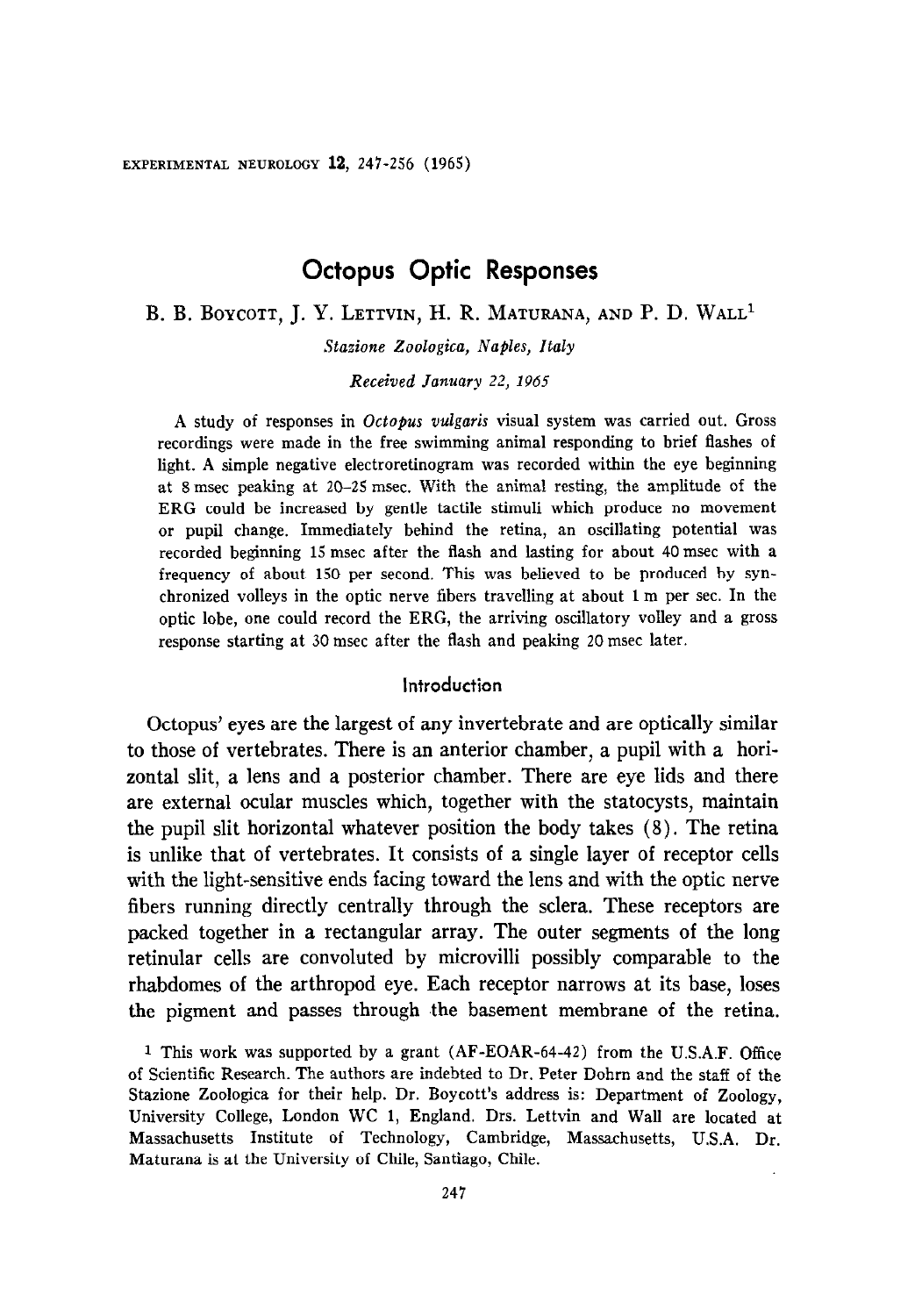Then it expands again into a cell body with a nucleus from which the axon emerges. The beginning of the axon has a number of short side branches on which other nerve fibers end which are believed to be efferents to the retina (9). This site could also provide for interconnection between retinal elements. The optic nerve fibers which emerge in bundles from the deep side of the sclera run into an optic lobe situated immediately medial to each eye. The fiber bundles carry out a dorsal ventral decussation so that the dorsal part of the retina projects to the ventral part of the optic lobe ( 10). The optic lobe is unusual among invertebrate ganglia in that although it has a peripheral cortex of perikarya with processes projecting centrally, it also has a center consisting of many multipolar cells forming islands amongst ingoing and outgoing fibers. Fibers leave the optic lobe in the optic tract and project to the opposite optic lobe and to most of the supraesophageal parts of the brain.

The large amount of behavioral and neuroanatomical data now available for octopus (for summary: 10) present an attractive opportunity for electrophysiological analysis of its visual mechanisms. Unfortunately, there are a number of technical problems which have restrained electrophysiological studies. Octopus has no skeleton except for a cartilaginous cranium. This is distortable and fragile so that it cannot be used for restraint or to stabilize heavy electrodes with respect to the nervous system. Furthermore, the dexterity of octopus arms and the elaborate skin, body and eye musculature constantly tend to move electrodes and there is no known curarelike agent for invertebrates. It is, therefore, necessary to develop other methods of stabilization. Another problem is related to the blood supply. The blood contains no clotting mechanism and therefore even minor damage is counteracted by local vascular spasms which may shut off all activity in the region under observation. The third problem is an anatomical one. The cell bodies, unlike vertebrate nerve cells, are not interposed between a dendronal input region and an axonal output. Instead, a single extension of the cell body branches richly in a neuropil region containing both afferents and efferents so that there are slim chances of observing the details of the origins of the cell's activity. The tracts of fibers running between the cell body neuropil regions are made up mainly of small diameter fibers.

Faced with these problems we decided to examine first the gross responses from the visual system in unrestrained animals with minimal operative damage so that we could judge the normality of unit responses recorded in isolated and immobilized preparation. For this purpose we used brief flashes of light which synchronize large numbers of cells to produce easily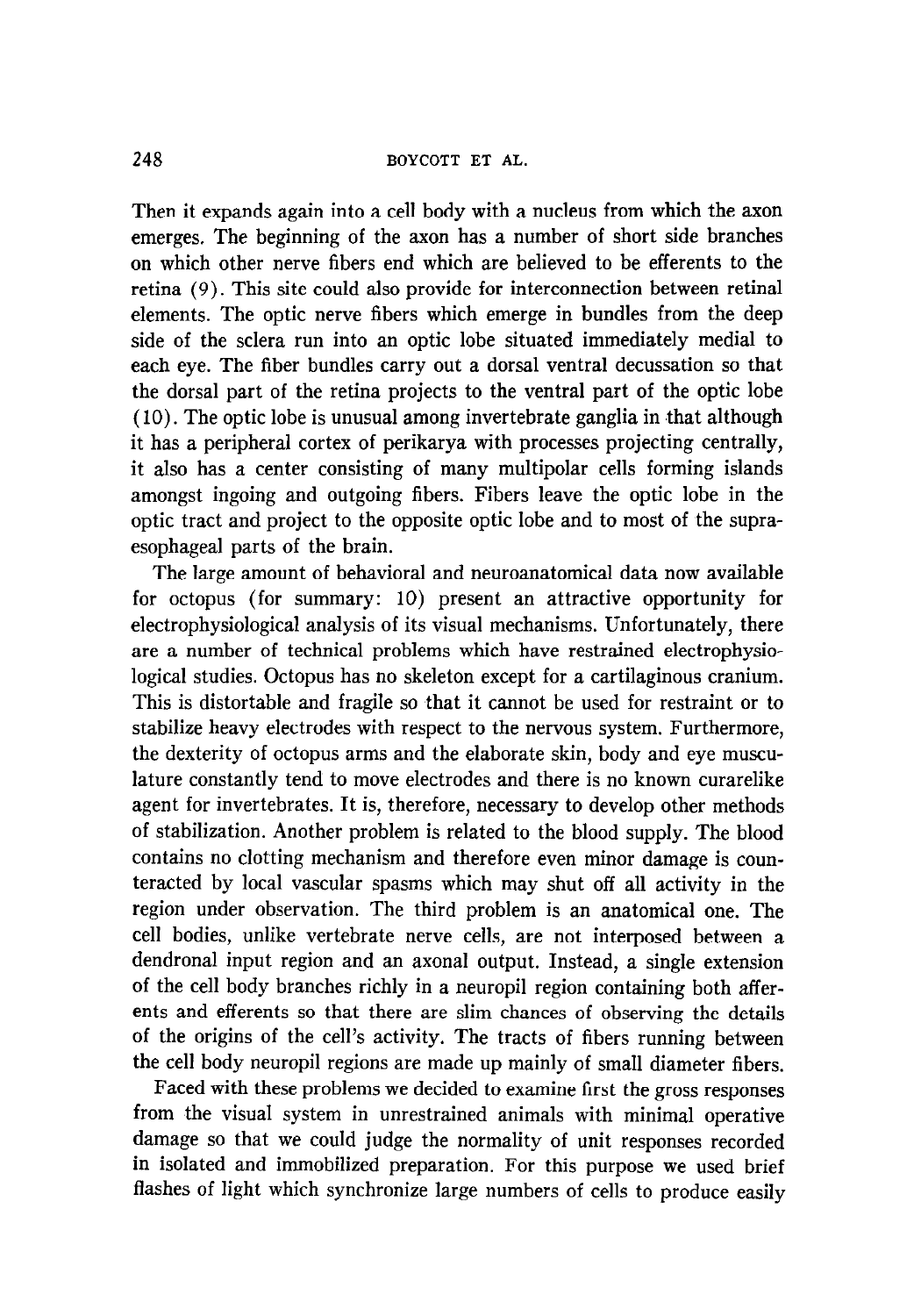### OPTIC RESPONSES 249

recorded potential changes. Readers of previous work by these authors need not be encouraged that we have changed our views on the artifactgenerating nature of brief massive stimuli. They are used here only to produce a large easily recorded response which provides a first indication of the location and time of responses to visual stimuli.

### Methods

Octopus vulgaris were caught and kept as described by Boycott (2). Anesthesia was by immersion in 2.0% Urethane in sea water. A single midline incision was made over the cranium and the subcutaneous space opened by blunt dissection to expose the membranes which cover the orbit. A single incision through these membranes exposes the white body. This was gently deflected laterally, thus keeping most of the blood supply intact. This maneuver exposes the back of the eye, the optic lobe, and the upper part of the wall of the orbit. The electrodes to be used were 100-u insulated copper wire (General Electric Formex). It was found that kinks placed in this wire by the animals' moving were enough to break its insulation but that baking the wire at about 160 C for 12 hours hardened the coat and prevented breaks. A length of the wire was threaded by needle through the dorso-lateral part of the skull. Up to four electrodes were used simultaneously in the eye and optic lobe. Next a 0.5-mm sphere of dental impression cement was fused to the wire which had passed through the skull: This prevented any further withdrawal. The wire now cut off at a suitable length and thrust into the structure from which we wished to record. Incisions into the orbital membranes were not closed by sutures since this produced irritation and exploration of the wound by the arms. Allowing the skin and its musculature to slip back over the skull was sufficient protection. The skin incision was lightly sutured. Electrodes within the eye could be observed ophthalmoscopically. At the end of the experiment, the animal was killed and the location of the tip was inspected and insulation checked. Since we could obtain consistent recordings for hour-long periods, it was evident that the electrodes were not moving during the recording periods. Animals allowed to survive for several days showed a slight whitening of regions in the optic lobe around the electrode position. The visual-motor reactions of these surviving animals seemed grossly normal.

After implantation of electrodes, the animals were resuscitated by massage until spontaneous breathing movements resumed and then placed in a tank of cooled, 20 C, aerated sea water. About 1.5 m of wire led from the animal to conventional amplifying and recording equipment. The animal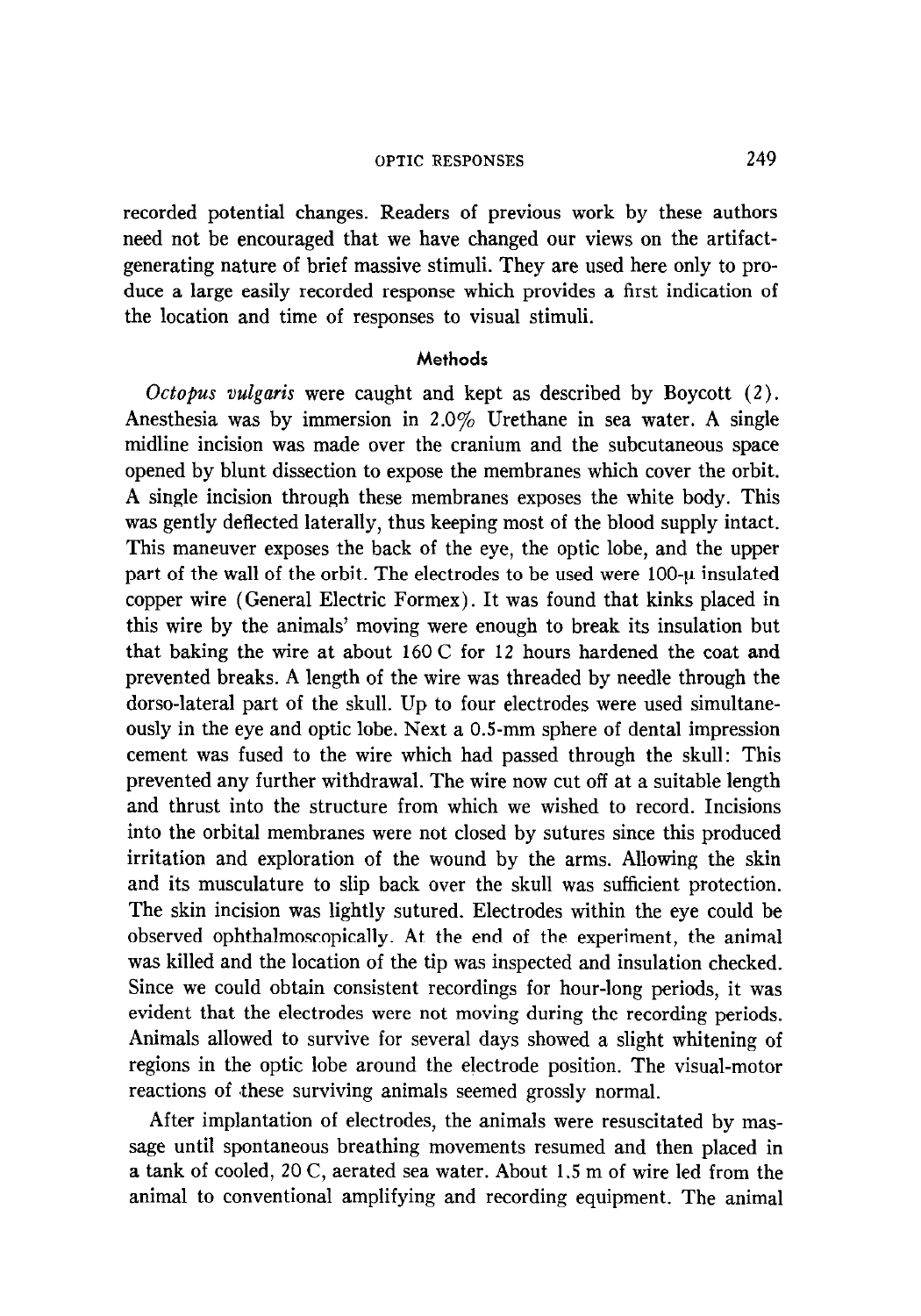could swim freely within the confines of the tank trailing the light wires. Brief, less than O.l-msec, light flashes were generated by a xenon discharge in a General Radio Strobotac and directed at the animal through the side of the tank.

### Results of Gross Recording of Responses

Within the Eye. An electroretinogram is recorded between a single electrode within the posterior chamber of the eye and the sea water. It is a simple negative monophasic wave opposite in sign to the vertebrate ERG which perhaps fits in with the fact that the photoreceptive elements are also oriented in the opposite direction (Fig. 1). This response has been extensively studied by many authors ( 1, 3, 4, 6, 7). Historically it was the first ERG to be recorded. When evoked by brief flashes in the intact animal, its latency is less than 8 msec with a peak at 20-25 msec. Its sign is always negative irrespective of which part of the retina is illuminated and we have never observed oscillations within it either during brief flashes or continuous illumination. During steady illumination with the optic nerves cut there is a steady response but in the intact animal there are transients during the on and off of the light. The lower trace in Fig. 1 shows an example of this during steady illumination by a 60-watt bulb at 3-m distance. Furthermore, during the illumination there are irregular variations. The transients and the irregular variations are at least partially explained by variations of pupil diameter.

The most interesting variations of amplitude of the flash evoked ERG were seen when the animal had settled down and was sitting quite stationary while being illuminated once a second by the flashes. There was a steady background illumination of the animal sufficient to allow close observation of eye, pupil, and body movements. Under these quiet conditions, the amplitude of the flash-evoked ERG would settle down to an extremely steady height for 10–15 min periods. Now if an arm was gently touched or there was a stamp on the floor, there were no signs of head, eye or pupil movements but the amplitude of the ERG would increase by as much as  $100\%$ . Further stimuli would arouse the animal to move but it would soon settle back to the still position and the ERG could again be increased by gentle stimuli without motor signs. This observation strongly suggests that in this animal the receptor cells themselves are subject to efferent control since there is ample evidence that they are the generators of the negative wave.

Behind the Eye. Monopolar recording immediately behind the eye produces an ERG similar in shape to that seen within the eye. If the electrode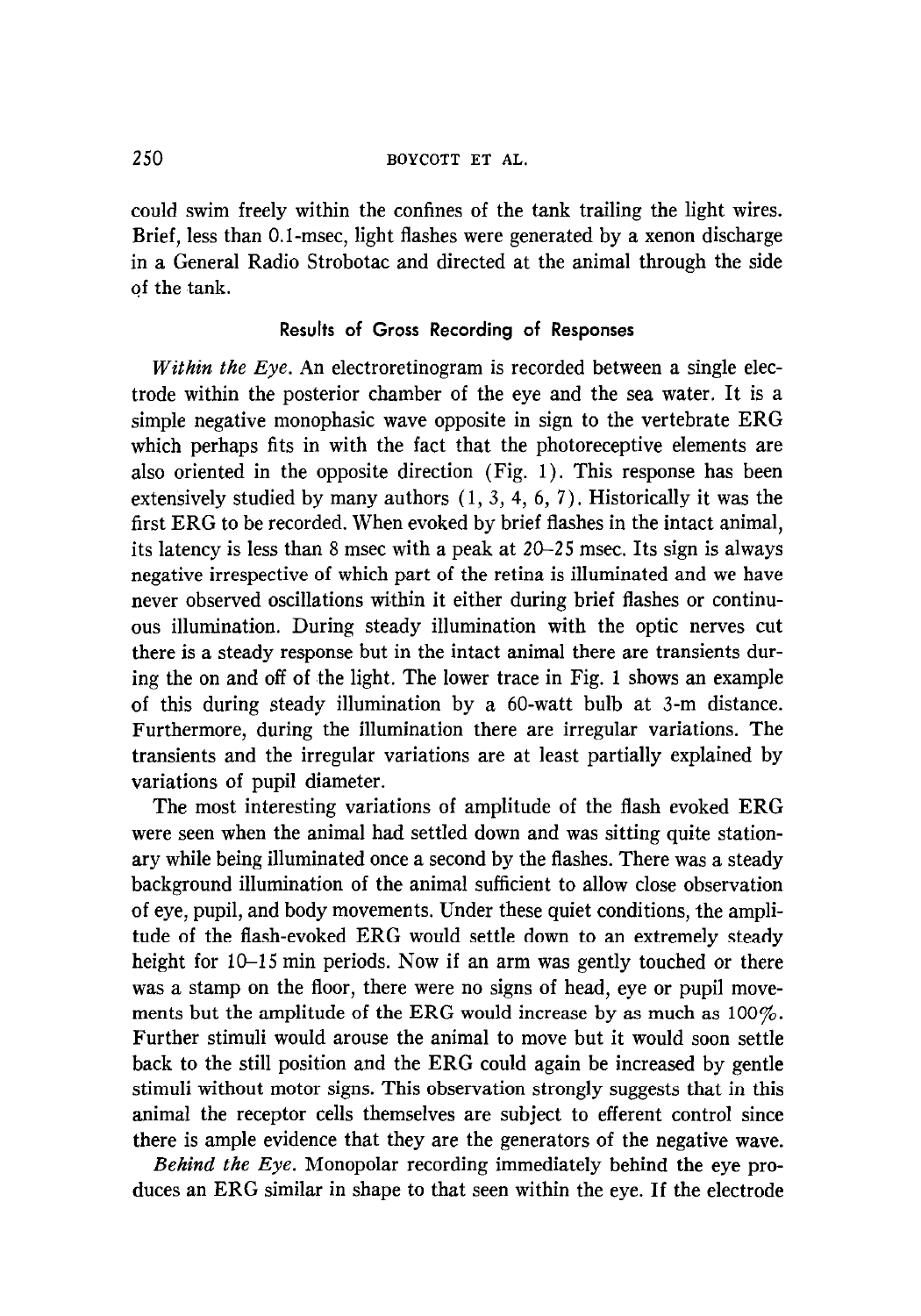is behind the illuminated part of the retina, the sign of the potential is the opposite that within the eye. If the electrode is behind a dark part of the retina, the sign is reversed and therefore bipolar recording behind the eye can give biphasic recordings of the electroretinogram. As the animal continues to recover from the anesthesia, a new phenomenon appears: Fast oscillations ride on top of the ERG (Fig. 2). They are never seen in front



FIG. 1. Upper picture: Electroretinogram from octopus eye after section of all optic nerves behind the eye. Stimulus was a brief flash. The lower trace was recorded between an electrode in the posterior chamber of the eye in front of the retina and an electrode in sea water. The upper trace shows the field spread of the ERG into the deafferented optic lobe and was recorded from a monopolar electrode within the optic lobe. Time, 40 msec. Voltage, 1 mv, negative down. Lower picture: Monopolar recording of ERG with intact eye. Response to steady illumination by 60-watt bulb at 3-m distance. Time 1 sec. Voltage, 1 mv.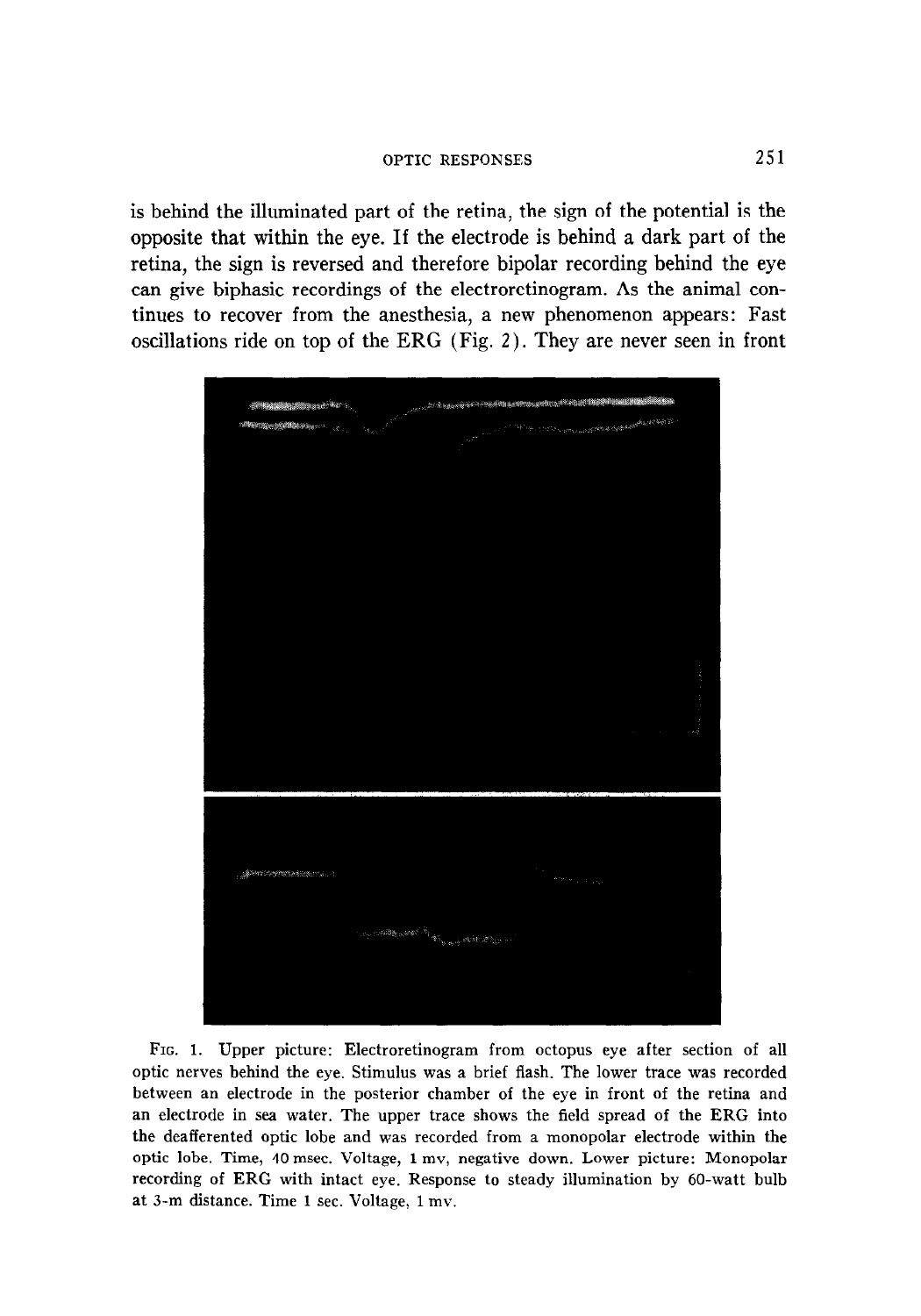of the retina but can be recorded on the back side of the retina when the eye is intact. They begin about 15 msec after the flash, last for about 40 msec and have a period of about 7 msec. They can be recorded on the back of the eye when all optic nerve fibers are cut and there is no response in the optic lobe. As we shall see, they are also recorded by bipolar recording at some locations in the optic lobe. If we compared the oscillations recorded by close bipolars behind the eye with those seen at some distance in the



FIG. 2. Upper pair: Response to dim brief flash. The upper trace is the ERG recorded within the eye. In the lower trace the monopolar recording electrode was placed immediately behind the eye on the optic nerves and shows the brief burst of oscillations in addition to the smooth ERG. Lower pair: Response to intense flash. ERG within the eye recorded on the upper trace and ERG and oscillations behind the eye recorded on the lower trace. Time 40 msec. Voltage 1 mv for electrode within the eye, and  $500 \,\mu\text{v}$  for electrode behind the eye.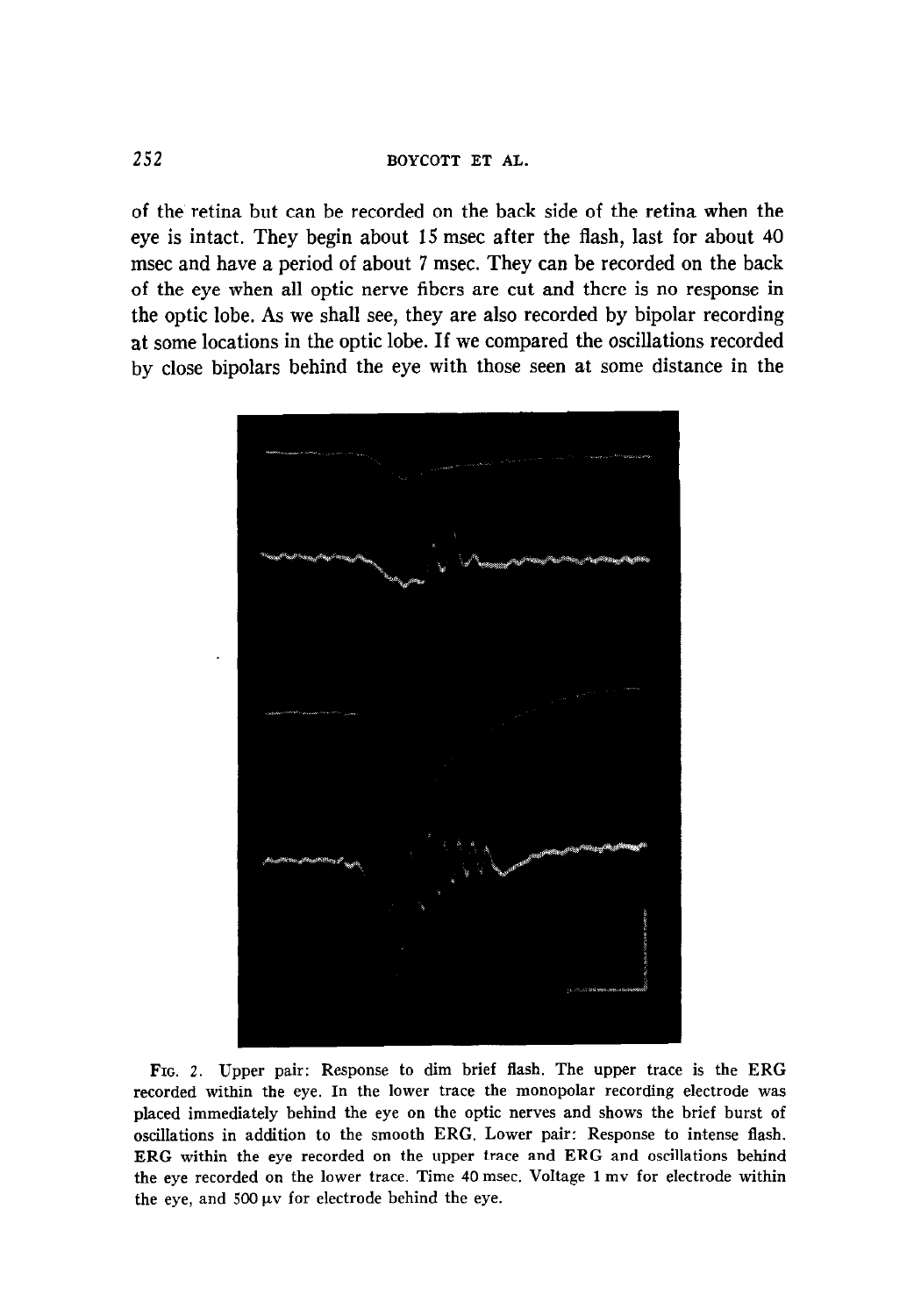## OPTIC RESPONSES 253

optice lobe, a phase lag was seen. We suggest that these oscillations are signs of bursts of synchronized impulses within the optic nerves. Measuring the distance between the pairs of electrodes behind the eye and in the optic lobe and measuring the phase lag suggested that the conduction velocity of these impulses is of the order of 1 m per sec.

Within the Optic Lobe. Three types of potential can be recorded within the optic lobe. The first is the field of the ERG generated within the retina. This can be partially eliminated by bipolar recording but, because of its large size and uneven distribution on the back of the eye, it is often impossible to eliminate it entirely (Figs. 3, 4). The second type is the



FIG. 3. Bipolar recording of slow waves evoked in the optic lobe by a brief flash to the eye. In the upper trace, the earliest component is the field spread of electroretinogram. The second later wave is a response localized in the optic lobe. In the lower trace another pair of bipolar electrodes in the same optic lobe at a different locus, record little if any field spread of the ERG but the optice lobe wave appears. Time 40 msec. Voltage 400  $\mu$ v.

oscillating potential which we attribute to conducted impulses within the entering optic nerve fibers. These have highly localized distributions within the lobe. The third is a slow wave which we attribute to the activity of cells within the optic lobe. It begins about 30 msec after the flash and peaks about 20 msec later. Monopolar recordings may show all three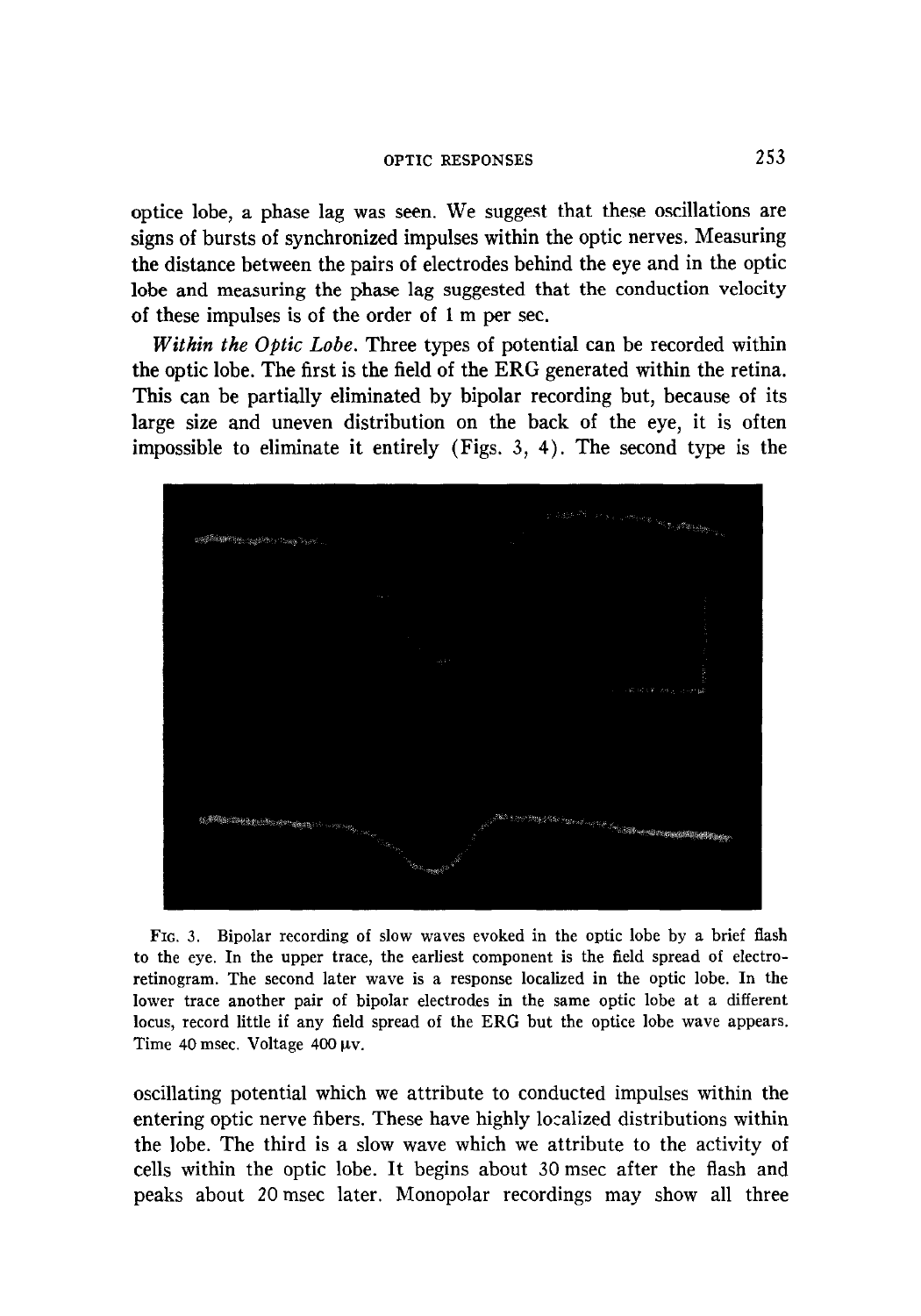components while close bipolar recording often shows only this third component. A striking feature of the third component, the optic lobe wave, is its extreme lability. Even during the rest state when the ERG and optic nerve oscillations have achieved a steady amplitude, this wave is constantly varying. Simultaneous examination of four electrodes within the optic lobe showed that the variations were not uniform and suggested that the loca-



FIG. 4. Three bipolar recordings from different locations in the same optic lobe following a brief flash to the eye. In the upper trace both the fast oscillations, believed to be a sign of arriving impulses, and the late slow wave can be seen. In the middle trace, only the late slow wave is seen. In the lower trace the main response is the fast oscillation. Time 40 msec. Voltage 400 uv.

tion of activity was meandering. The gentle arousal stimuli described above produced dramatic shifts in the location, amplitude and sign of the evoked response even in the absence of any apparent motor movement by the animal. It is quite apparent even by this crude stimulus and recording method that the optic lobe of the brain is not a simple relay station.

Other Regions. No electrical signs were seen of projections from one optic lobe to the other. This was tested by cutting the optic nerves on one side and recording from both optic lobes. When the eye whose optic nerves were cut was illuminated, we recorded only signs of field spread of the ERG in its optic lobe. When the intact eye was stimulated, we recorded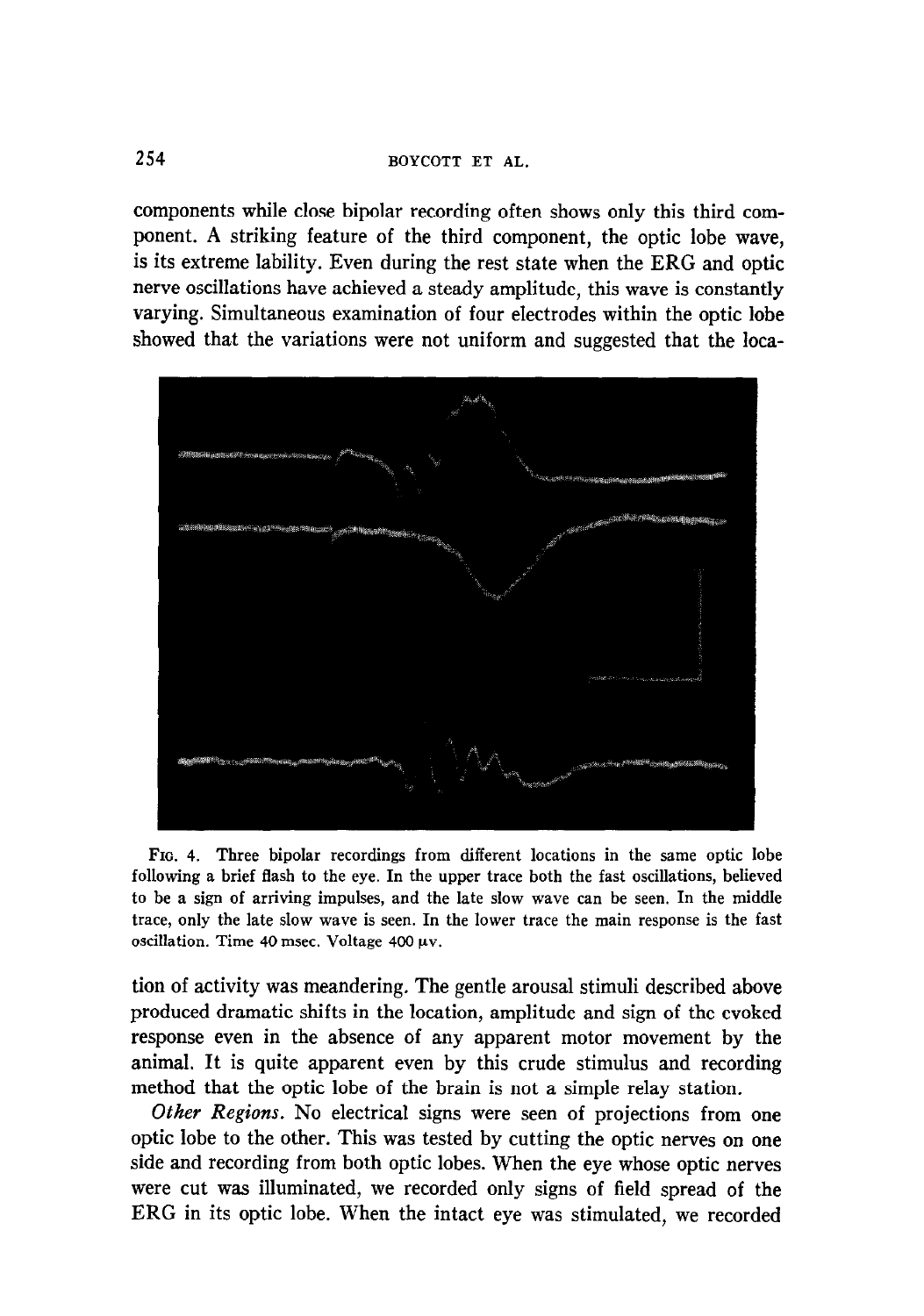### OPTIC RESPONSES 255

the usual responses in its optic lobe but nothing in the contralateral optic lobe. This does not mean that there are no projections from one optic lobe to the other. A more likely interpretation is that the crossing volley is too desynchronized to evoke a large enough wave to be recorded by these methods.

Similar negative results were obtained from many recording sites within the vertical and frontal lobes. On two occasions just discernible  $20\nu$ waves at about 100 msec after the flash were seen in or near the vertical lobes for a brief period. Stimulation of the region through the recording electrodes suggested that the area was far from dead. Again the most likely explanation for the failure is desynchronization of the afferent volley by the time it arrives in these structures,

### Results of Recording of Unit Responses

In a series of experiments to be reported in detail elsewhere, Lettvin and Maturana succeeded in dissecting small strands from the optic nerves and were able to record both efferents and afferent units. The efferent axons to the retina were continually active and increased their firing rate when small arousing stimuli were applied. These stimuli were of the type shown to increase the height of the ERG. The much smaller axons which come from the retina respond to light in restricted areas of the visual field and there appears to be a lateral interaction between retinal nerve cells.

### Discussion

The recent detailed studies of cephalopod ERG by Tasaki, Oikawa and Norton (7) and Hagins, Zonana and Adams (4) have been done on isolated retina. Because the axons of the retina emerge from the scleral surface, the dissection strips the axons off at the point of their emergence from the cell body. This factor makes it likely that the isolated cephalopod retina is more damaged than the equivalent isolated vertebrate retina where the ganglion cell axons are cut at some distance from the ganglion cells.

Damage to the point of origin of the optic nerve impulses seems the most likely reason why these authors have not seen the rapid oscillations which we recorded from the back of the retina. Furthermore such a dissection may disrupt lateral connections within the retina and current pathways outside the retina which would explain why Tasaki et  $al.$  (7) report no lateral reversal of the ERG potential sign although we believed we saw clear signs of this. Since we have presented evidence that efferents affect the size and distribution of the ERG, it is clear that its nature will be changed in an eye connected to the brain even if local damage to the retina is avoided.